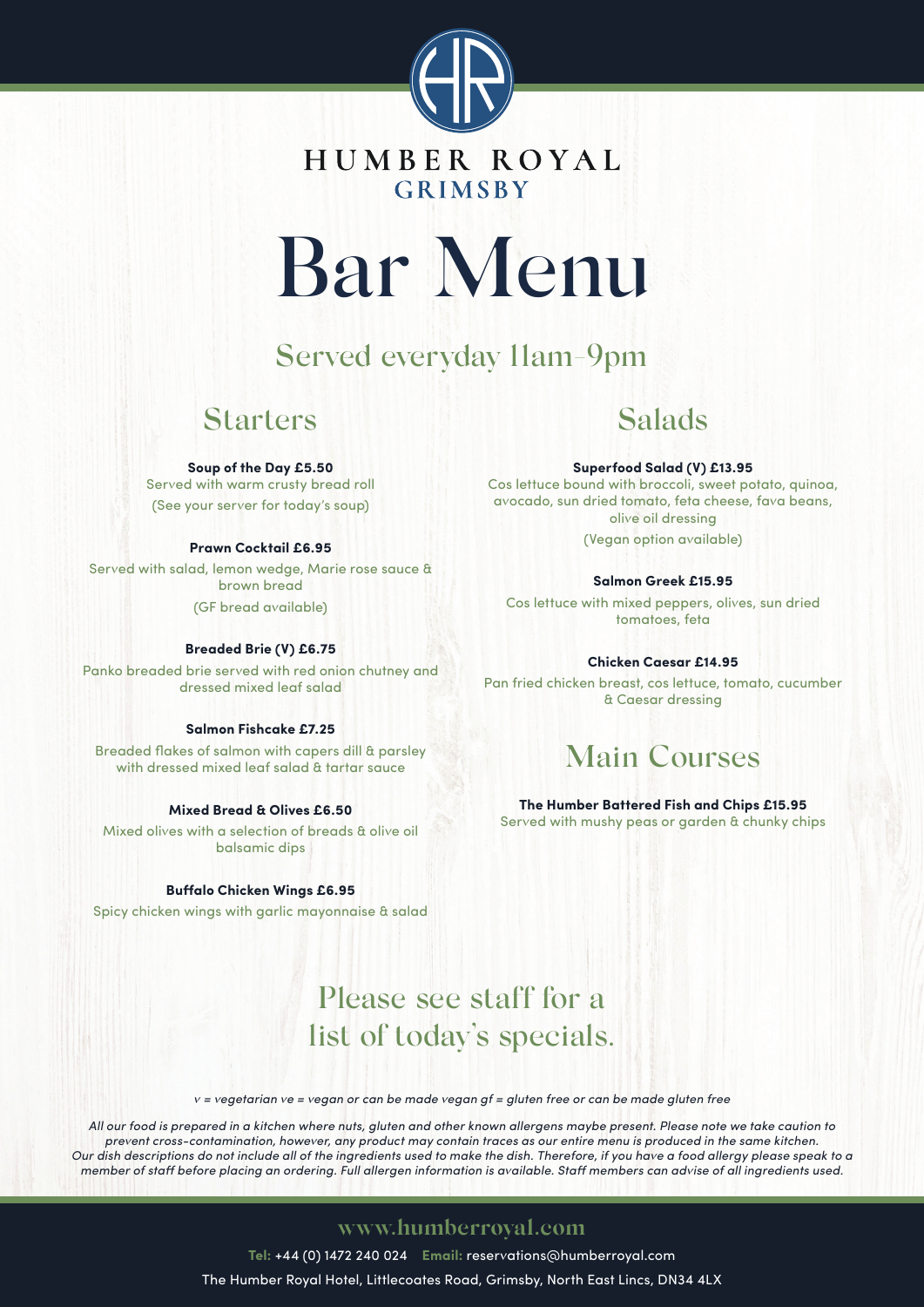

## HUMBER ROYAL **GRIMSBY**

# Bar Menu

# Served everyday 11am-9pm

# Chefs' Pies

**All pies are made with short crust pastry & served with a choice of chunky chips/mash/garden peas and mixed vegetables.**

> **Steak & Guinness £15.50** Chunky beef with onions & Guinness

**Pork Leek & Cider Pie £13.95** Pork in cider, mustard, in a creamy leek sauce

**Homity Pie (V) £12.95** Potato & leek in a creamy garlic herb sauce topped with cheese

**Chicken, Ham and Mushroom Pie £14.95**

Diced chicken breast and butter mushrooms cooked in a garlic cream sauce

# The Italian

**Beef Lasagne £13.95** With garlic bread, salad, chunky chips

## **Chicken Troffiette Pasta £15.95**

Tender chunks of chicken with wild mushrooms, tender stem broccoli, toasted pine nuts, in a white wine sauce, dressed rocket

## **Seafood Linguine £16.95**

Mixed seafood in a rich tomato sauce topped with parmesan

## **Mediterranean Risotto (V) (GF) £14.50**

Peppers, courgettes, red onion, aubergine olives finished cream white wine & parmesan (Vegan option available)

# In-House Curries

**All Served with Basmati Rice and Naan Bread**

**Sweet Potato & Spinach (V)(GF) £13.95 Lamb Rogan Josh (GF) £ 16.50 Chicken Tikka (GF) £ 14.95 Beef madras (GF) £15.95**

 $v = v$ egetarian ve = vegan or can be made vegan gf = gluten free or can be made gluten free

All our food is prepared in a kitchen where nuts, gluten and other known allergens maybe present. Please note we take caution to prevent cross-contamination, however, any product may contain traces as our entire menu is produced in the same kitchen. Our dish descriptions do not include all of the ingredients used to make the dish. Therefore, if you have a food allergy please speak to a member of staff before placing an ordering. Full allergen information is available. Staff members can advise of all ingredients used.

## **www.humberroyal.com**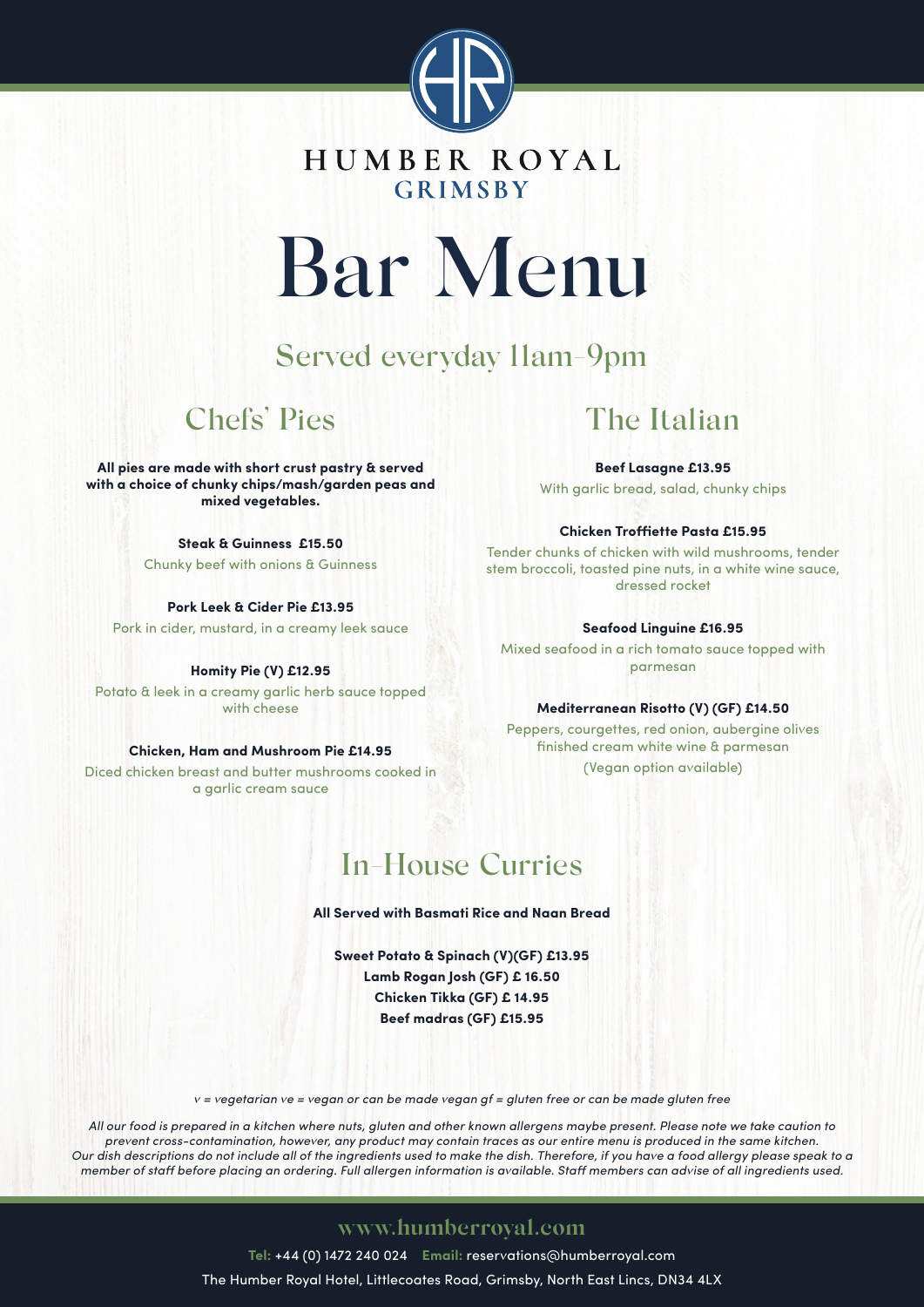

**GRIMSBY** 

# Bar Menu

# Served everyday 11am-9pm

## Burgers

**All served on a brioche bun, salad, chunky chips, chefs onion rings & coleslaw.**

### **Beef Burger £15.50**

Beef patty served on a brioche bun with tomato salad burger sauce

## **Halloumi Burger (V) £14.95**

Fried halloumi wedge with harissa mayo

#### **Garden Burger (Vegan) £14.95**

A lightly spiced mix of broad beans, peas, and spinach, coated in oat and herb flecked breadcrumbs with red chilli, cumin, and coriander with a vegan pretzel bun

## **Cajun Buttermilk Chicken Fillet Burger £15.25**

Chicken breast coated in buttermilk with hot & spicy coating, garlic mayo sauce

# Sides (£4.00)

**Homemade Chunky Chips Beer Battered Onion Rings Seasonal House Salad | Coleslaw Garlic Bread | Cheesy Garlic Bread**

**Sauces:**

**Garlic Mushroom | Blue Cheese | Peppercorn**

## From the Grill

### **Sirloin Steak £19.50**

8oz sirloin steak with grilled tomato, flat mushroom, chunky chips, chefs' onion rings

### **Rump Steak £18.00**

10oz steak with grilled tomato, flat mushroom, chunky chips Chefs' onion rings

#### **Rack of Louisiana Ribs £16.00**

Served with grilled tomato, flat mushroom, chefs onion rings, chunky chips

#### **The Royal Mix Grill Sizzler £21.75**

Spicy lamb kofta, tikka grilled chicken, pork chop, steak with grilled tomato, flat mushroom, chunky chips, chefs' onion rings, flat bread, fried egg, garlic & chilli dip

#### **Pork Chops £15.50**

Two tender pork chops with mash, roasted root vegetables, cider gravy

#### **Rump of Lamb £21.95**

with grilled tomato, flat mushroom, chunky chips, chefs' onion rings

Why not join us every Thursday for our Steak Night; Two Steaks and a bottle of Wine for £40. Please speak to a member of staff to make your reservation.

Thinking about eating out for Christmas? Speak to a member of staff today for all the amazing deals and offers available at the Humber Royal over the Festive period.

 $v = v$ egetarian ve = vegan or can be made vegan gf = gluten free or can be made gluten free

All our food is prepared in a kitchen where nuts, gluten and other known allergens maybe present. Please note we take caution to prevent cross-contamination, however, any product may contain traces as our entire menu is produced in the same kitchen. Our dish descriptions do not include all of the ingredients used to make the dish. Therefore, if you have a food allergy please speak to a member of staff before placing an ordering. Full allergen information is available. Staff members can advise of all ingredients used.

## **www.humberroyal.com**